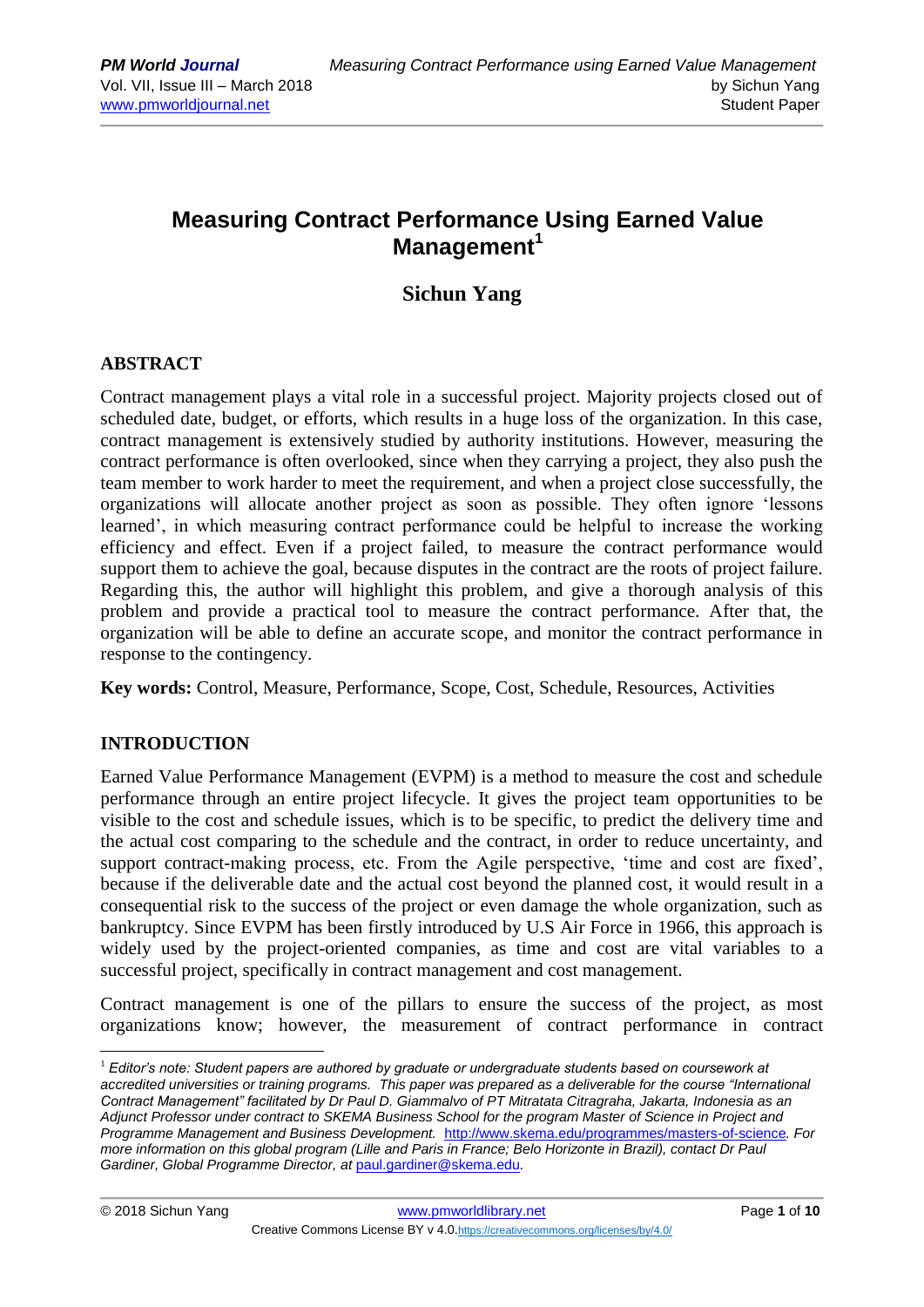management is often overlooked. So as to the research on contract performance. Although there are many research results about contract strategy, management, etc., there are rare papers about measuring contract performance. There is a statistic indicating that 70% of the projects are over budget and behind schedule, and 52% of all projects finish at 189% of their initial budget. Regarding this, the author catches this opportunity by developing an innovative way to achieve measuring contract performance, by applying Earned Value Performance Management.

The use of EVPM in contract measurement can indeed benefit the contractor and the whole organization, such as making more accurate budgets and schedules at different stages in the contract. In this case, the author will highlight this problem, and give solution by applying the EVPM approach for measuring contract performance to improve the contract management in a project.

To conclude, the objective of this report is to identify six aspects regarding EVPM in the contract measurement, which is what, why, who, when, where, and how to improve the performance of contract management and then measure the three main types of contracts which are generally used by organizations. The author will analysis these aspects orderly, review the benefits as well as the challenges, and assess the outcomes the article will bring to the public.

## **METHODOLOGY**

The author compared many powerful tools, and chose Multiple Attributes Decision Making (MADM) approach, since MADM is the most effective analysis method when it involves multiple criteria to consider. As for performance measurement in a project, there are many attributes, such as time, cost, quality, etc., and the EVPM already prioritizes two criteria, which are time and cost. Therefore, MADM can suit the author's requirements well. By using MADM, the author can weigh the importance of every factor and allocate preference of each alternative to support to make a further analysis based on the use of EVPM.

## **FINDINGS**

## **1. What is the role of Earned Value Performance Management in contract performance measurement?**

As the short brief in the introduction, originally EVPM is used to control a project. To be exact, providing references to the project team's decision making by highlighting schedule and cost issues early, and then predicting future performance trends. It ensures the project team has sufficient time to take actions to fix issues, which can minimize the impacts on the project.

Before the author goes further, let's see some basic terminology, 'the Budgeted Cost of Work Scheduled' (BCWS), 'The Budgeted Cost of Work Performed' (BCWP), and the 'The Actual Cost of Work Performed' (ACWP). These are key portions of EVPM curves, which the author will give more details in the following sector.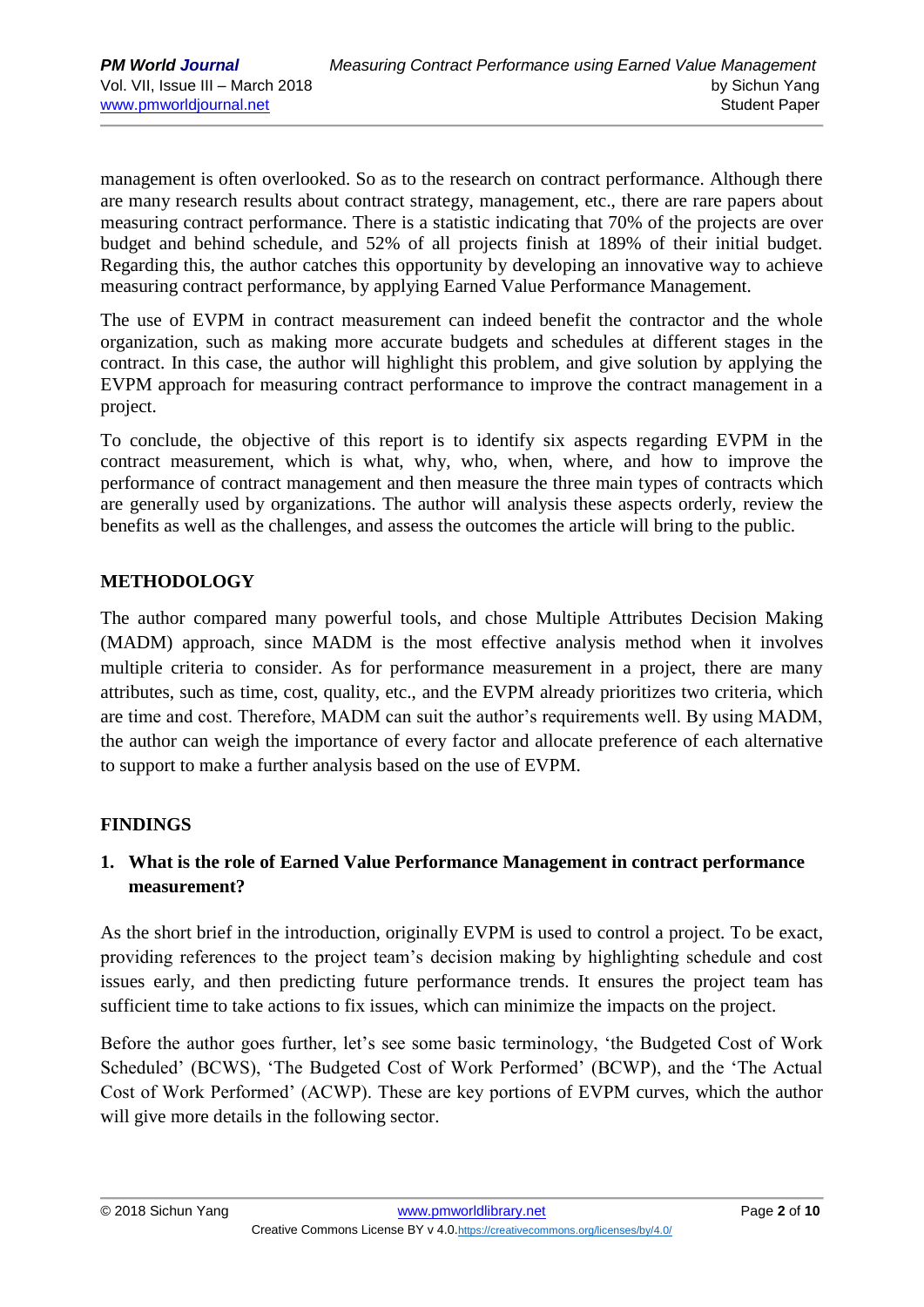#### **2. Why use EVPM to measure contract performance**

There are three main reasons:

Firstly, it not only provides an objective data metric to express the accomplished performance and the future trends, but also reflects the contract management process, which enables the project team to make the next stage plan or the program office to allocate the limited resource.

Secondly, it can show a direct result of the performance, which is well-understood by the owner and the contractor, and support the mutual goals of the contractor and the owner.

Last but not least, EVPM compares key factors in the contract, which would have a great influence on the contract performance, and provides important alternatives for MADM analysis approach.

#### **3. Who can do this measurement in a project**

Technically, every management roles can do the measurement, such as contract administrator, project manager, business visionary, organization program office, etc. The user must be qualified and have available resource and accurate data to meet the basic EVPM requirement, according to different management needs.

#### **4. When to apply EVPM on contract performance in a project**

There is no exact requirement about when to carry out the measurement. As the project proceeding, the performance of current contract needs to be reviewed by the project manager to present to organization program office. In this case, at some key checkpoint, the contract measurement need to be created to satisfied the management and control needs. One thing needs to be noticed that the contractor administration need to collect relative data continuously since the beginning of the contract.

#### **5. Where can this measurement use**

Basically, measuring contract performance is needed in the long-term or big project, such as the government-level project or construction project, which involves many suppliers.

Another case is that for some types of contract, such as Fixed Price Incentive, Cost Plus Award Fee, the contract could be changed according to the performance. Applying contract performance measurement can maximize the benefit for both parties.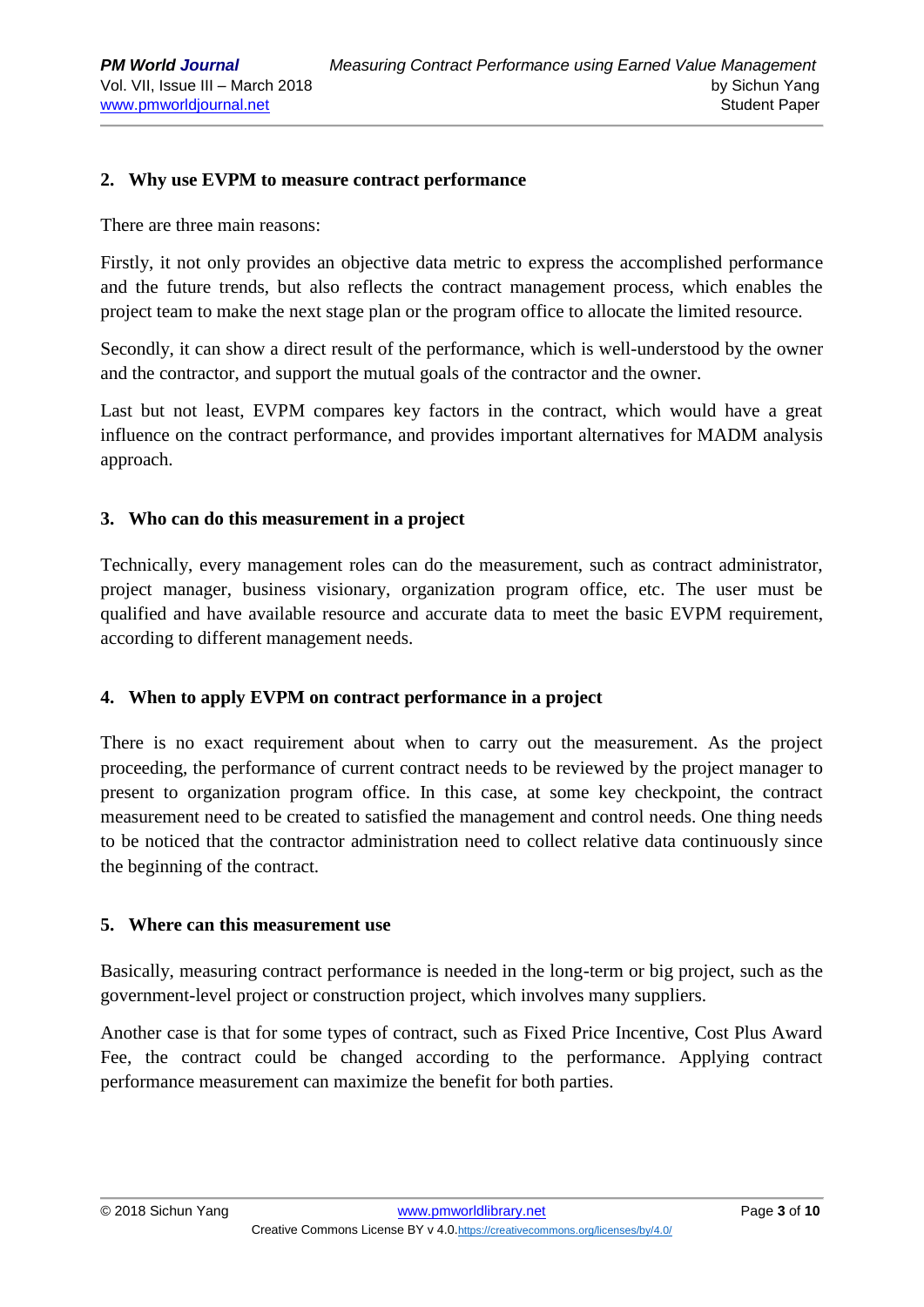#### **6. How to use this measurement approach**

- 1) Set the baseline: Normally the schedule is the baseline and comparing time with cost, hours and deliverable date.
- 2) Record progress against the baseline: Collecting key data once a week or once a month, which depends on the duration of the contract. The key data could be 'costs to date', 'hours to date'…
- 3) Review progress and forecast: The forecasting need to be calculated, based on the rest of work packages, and the productivity to date.

#### **7. The limitation of EVPM**

EVPM cannot be applied in measuring a contract that is not performance-based, such as Firm Fix Price contract (FFP), or the level-of-effort activities, which is a non-schedule based contract.

Also, the inappropriate use of EVPM will undermine the project, in the case of inadequate requirements definition, or inaccurate cost and schedule data.

#### **8. The graphics curves of EVPM on measuring contract performance**

See figure 1 below.

Source: Giammalvo, Paul D (2015) Course Materials. Contributed under [Creative Commons](https://creativecommons.org/licenses/by/4.0/)  [License BY v 4.0](https://creativecommons.org/licenses/by/4.0/)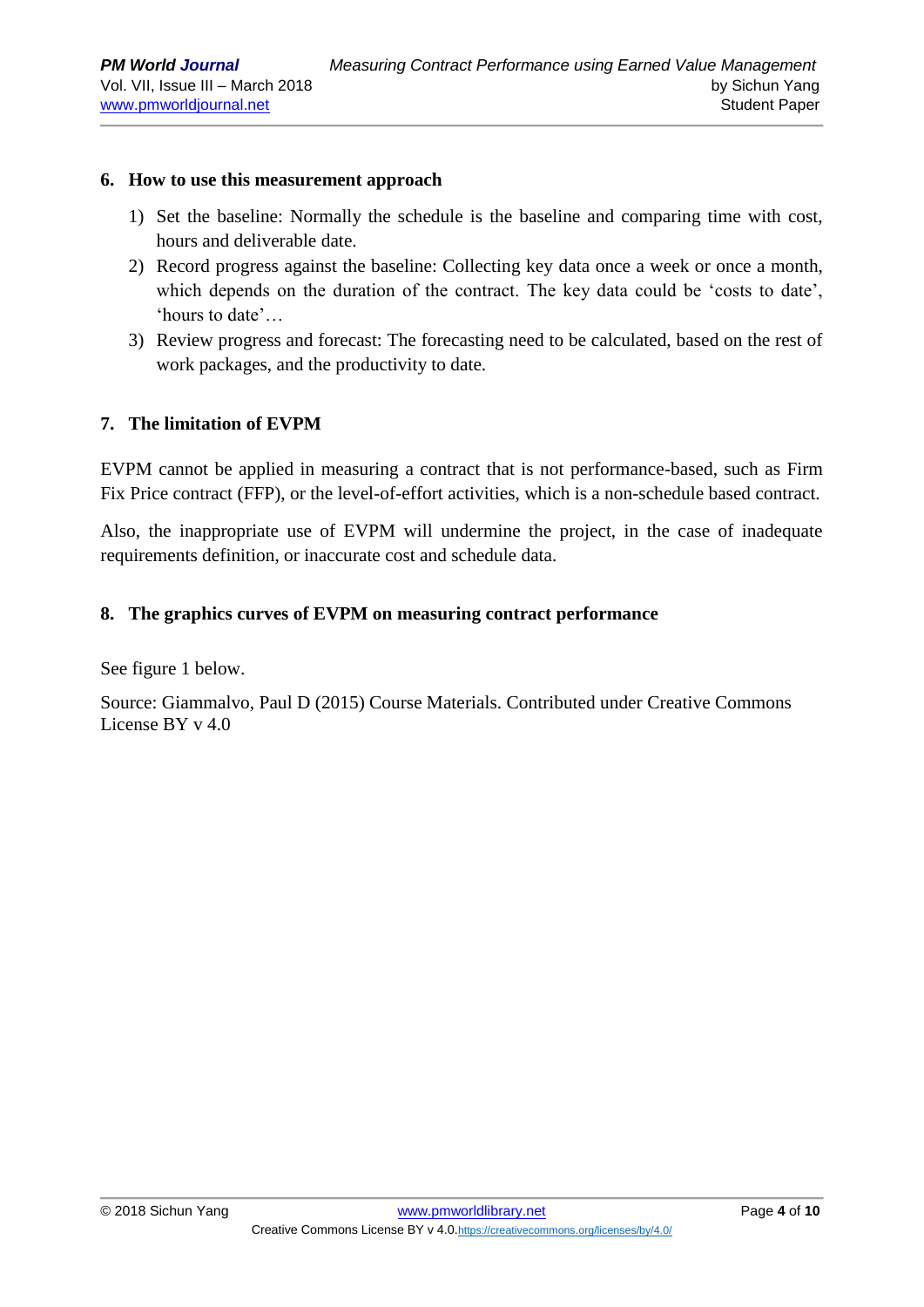

Figure  $1^2$ 

This is a simple sample of how to use EVPM on measuring contract performance.

- Use data to measure the performance
- Provides a mean to estimate to Forecast the time and cost to accomplish

 $\overline{a}$ 

*<sup>2</sup> Giammalvo, Paul D (2015) "Course Materials Contributed Under [Creative Commons License BY v 4.0](https://creativecommons.org/licenses/by/4.0/)"* [< http://www.planningplanet.com/guild/gpccar/introduction-to-managing-project-progress](http://www.planningplanet.com/guild/gpccar/introduction-to-managing-project-progress) >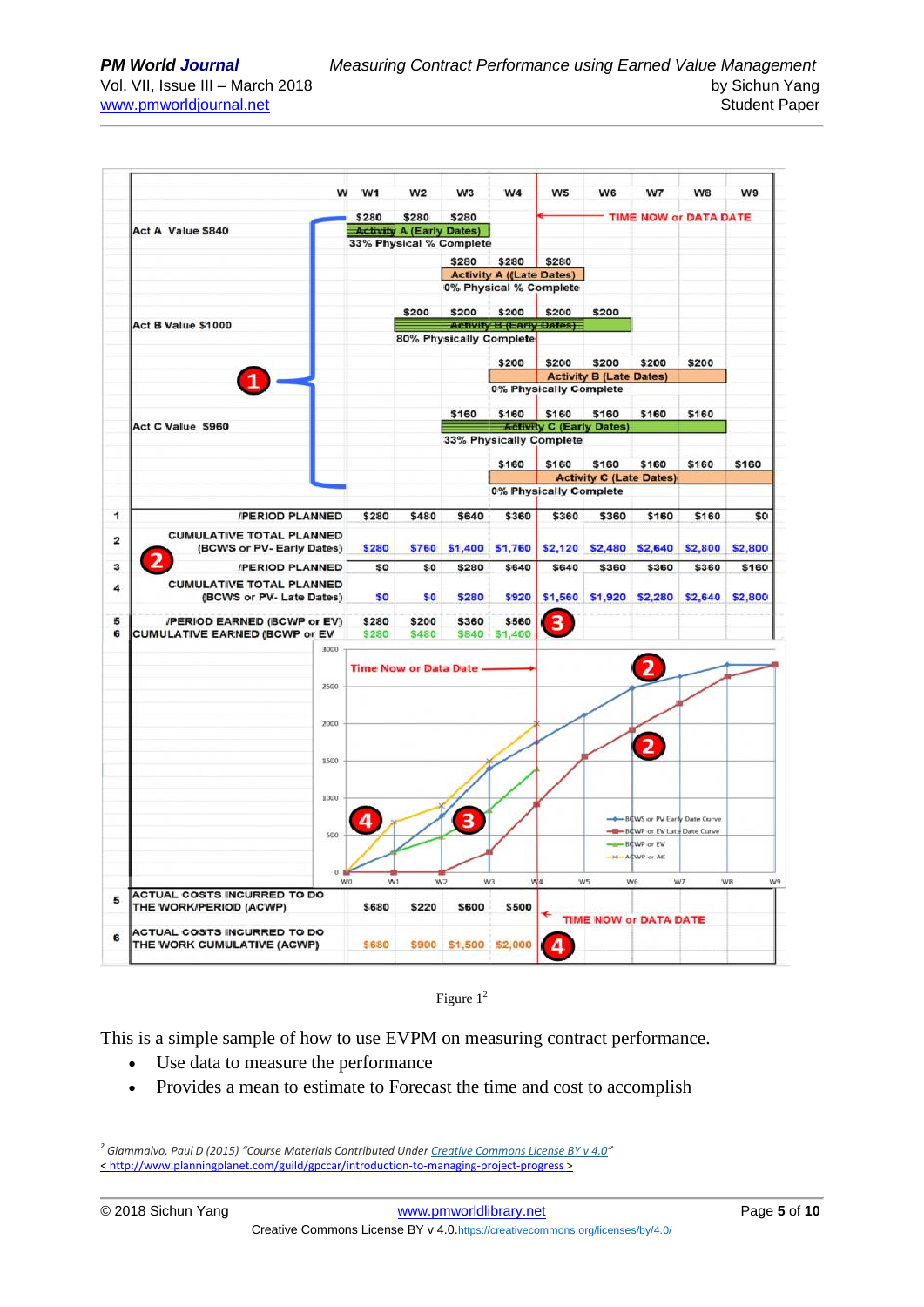- Variances in time and \$'s to date
- Indicate schedule and accomplish time, budget and actual cost

#### **Feasible Alternatives:**

- Discrete Effort Methods: 'An activity that can be planned and measured and that yields a specific output.<sup>3</sup>

- Apportioned Effort Methods: 'An activity where an effort is allotted proportionately across certain discrete efforts and not divisible into discrete efforts.'<sup>4</sup>

- The Level of Effort Methods: 'An activity that does not produce definitive end products and is measured by the passage of time, which can support discrete effort method and apportioned effort method.' 5

These solutions are based on earned value management to record and measure the physical percentage completed during a project. Although there are no criteria to tell you which tool is the best for the given situation, the author will use multi-attributes decision making analysis approach to give a personal attitude towards them.

Since the most general contract types is Fix Price (FP), the author will take a few words at measuring FP contract.

#### **Attributes selection:**

The Requirement of cost: the need to compare and record budgeted cost and actual cost.

The Requirement of schedule: the need to compare and record the milestone and scheduled date.

Measurable outcome: the outcome of applying this method, must be measurable to know the performance.

Predictable: the outcome needed to show the future trends.

 $\overline{a}$ 

<sup>3</sup> *[PMBOK® Guide Fifth Edition](http://www.pmi.org/PMBOK-Guide-and-Standards.aspx)*

<sup>4</sup> *[PMBOK® Guide Fifth Edition](http://www.pmi.org/PMBOK-Guide-and-Standards.aspx)*

<sup>5</sup> *[PMBOK® Guide Fifth Edition](http://www.pmi.org/PMBOK-Guide-and-Standards.aspx)*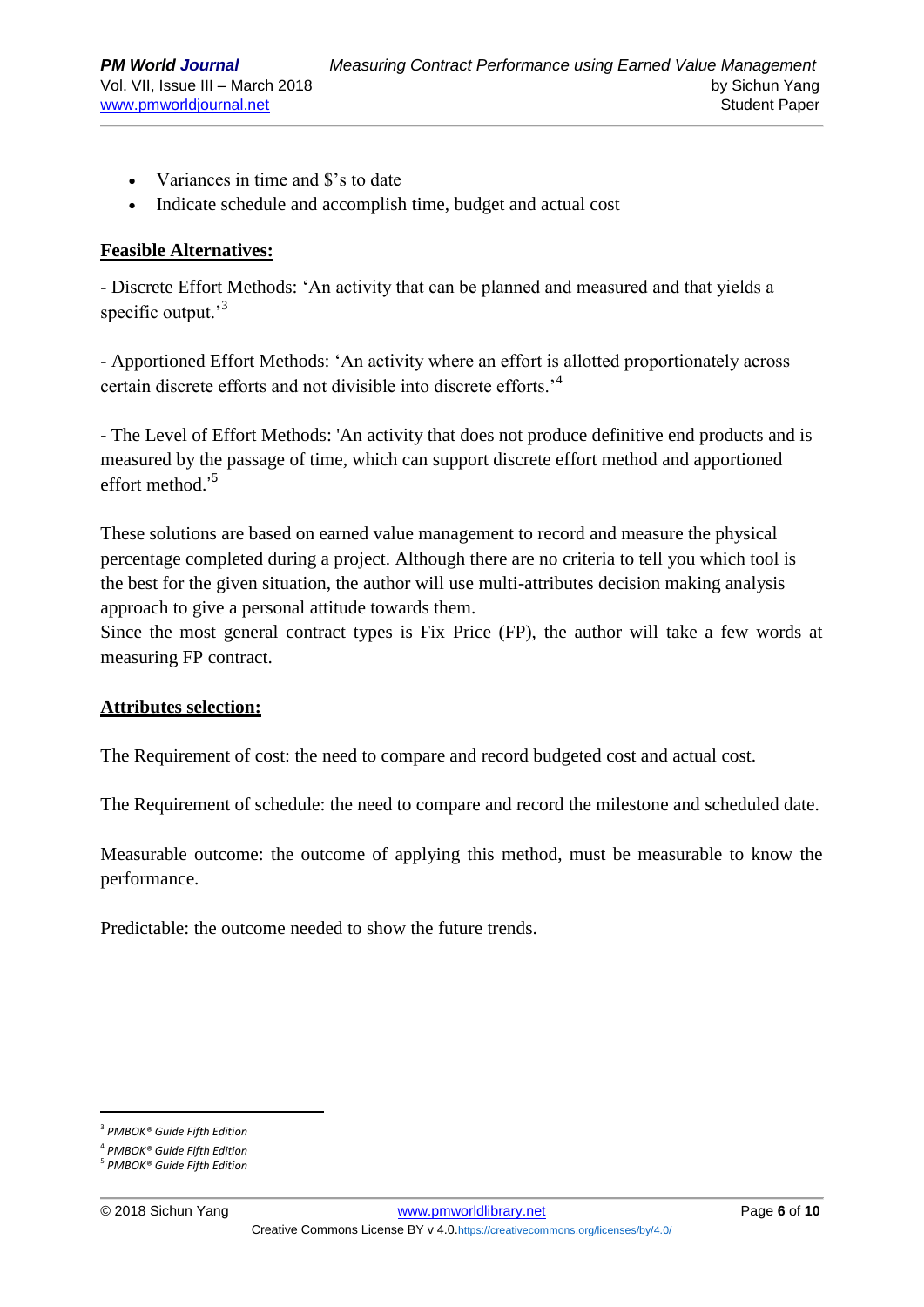| Attributes                                   | Requirement<br>of cost | Requirement<br>of schedule | Measurable<br>Outcome | Predictable | Ranking          |
|----------------------------------------------|------------------------|----------------------------|-----------------------|-------------|------------------|
| Requirement<br>of cost                       |                        | $\theta$                   |                       |             | $\left( \right)$ |
| Requirement<br>of schedule                   |                        |                            |                       |             |                  |
| Measurable<br>Outcome                        |                        |                            |                       |             | 3                |
| Predictable                                  |                        |                            |                       |             |                  |
| Most important attribute: Measurable outcome |                        |                            |                       |             |                  |

|                                        | Ranking                   | <b>Relative Ranking</b>                      |  |  |
|----------------------------------------|---------------------------|----------------------------------------------|--|--|
|                                        | Requirement of            | The Level of Effort > Discrete               |  |  |
|                                        | measuring cost            | Effort>Apportioned Effort                    |  |  |
|                                        | Requirement of            | Discrete Effort>>Apportioned Effort>The      |  |  |
|                                        | measuring time            | Level of Effort                              |  |  |
| $\mathcal{E}$                          | <b>Measurable Outcome</b> | Discrete Effort>Apportioned Effort>The Level |  |  |
|                                        |                           | of Effort                                    |  |  |
|                                        | Predictable               | Apportioned Effort>Discrete Effort>The Level |  |  |
|                                        |                           | of Effort                                    |  |  |
| <b>Recommendation: Discrete Effort</b> |                           |                                              |  |  |

Based on the simple analysis above, the author's perspective is that normally, discrete effort is a part of WBS, because it focuses on the individual work, and therefore it is easy to record and compare the time and cost; however, the apportioned effort is a work package, and it provides an overall view about the future trends about the contract performance.

(Attention: the outcome would be different according to different needs. Here is an example to show how it works in the real project. The readers are supposed to do the analysis aligns with the organization needs.)

## **CONCLUSIONS**

To draw a conclusion, measuring contract is an important part in managing, planning, and controlling a project, and this paper gives thoroughly perspectives in Using EVPM to measure the contract performance; the processes and the outcome of EVPM.

Then the author gives a simple example about how to use MADM to make the best choice, and how to choose EVPM's three method in the given circumstance.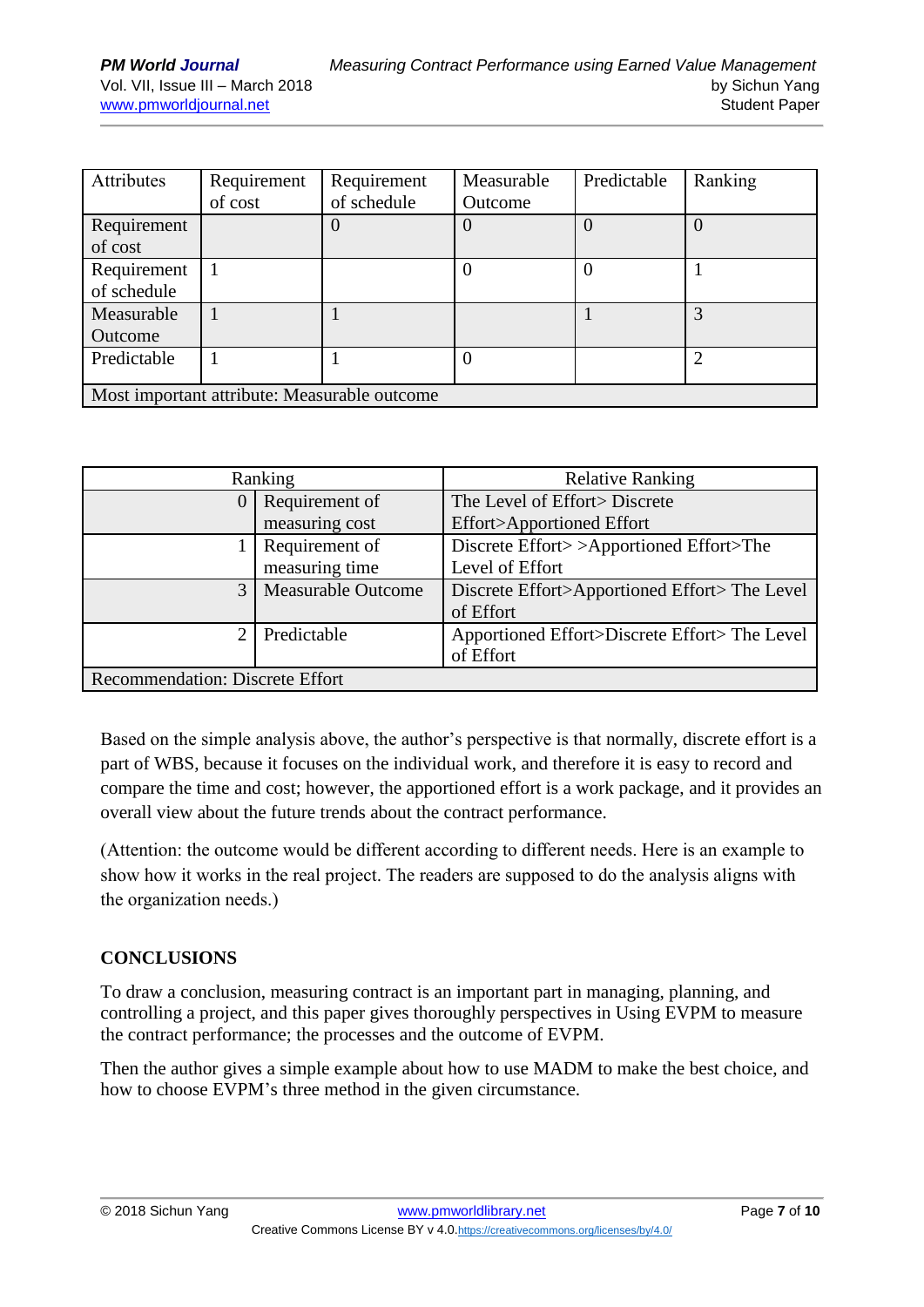## **FOLLOW ON RESEARCH**

The use of EVPM is still needed to dig deeper, and applied in other fields, to measure the performance. The central idea about EVPM is 'earned value', which could possibly be used to measure human achievement, for instance, HR use this tool to evaluate the employee. The author will do more research to meet that challenge.

Also, the analysis of using MADM is not sufficient to help readers to have a clear recognize about choosing the method, as well as the solutions. Regarding this, the author will focus on solutions and suggestion about tailoring EVPM in different situations.

## **BIBLIOGRAPHY**

**EVMS Education Center. (2012).** Basic Concepts of Earned Value Management (EVM). Retrieved November 08, 2017, from [https://www.humphreys](https://www.humphreys-assoc.com/uploads/commerce/images/pdf/HumphreysEVM_BasicConcepts20120531.pdf)[assoc.com/uploads/commerce/images/pdf/HumphreysEVM\\_BasicConcepts20120531.pdf](https://www.humphreys-assoc.com/uploads/commerce/images/pdf/HumphreysEVM_BasicConcepts20120531.pdf) 

**UK MOD Commercial Policy Guideline No.8 (2004).** Earned Value Management – Commercial Issues. Retrieved November 08, 2017, from [https://www.pmis](https://www.pmis-consulting.com/articles/earned-value-management/)[consulting.com/articles/earned-value-management/](https://www.pmis-consulting.com/articles/earned-value-management/)

**PAUL.E.HARRIS. (2011)** Project Management Systems Software and Solutions: THE PRACTICAL APPLICATION OF EARNED VALUE PERFORMANCE MEASUREMENT. Retrieved November 09, 2017, from [http://www.projectcontrolsonline.com/Portals/0/Store/PremiumLibrary/PC\\$Practical\\_Applicatio](http://www.projectcontrolsonline.com/Portals/0/Store/PremiumLibrary/PC$Practical_Application_of_EVPM_Using_P3.pdf) [n\\_of\\_EVPM\\_Using\\_P3.pdf](http://www.projectcontrolsonline.com/Portals/0/Store/PremiumLibrary/PC$Practical_Application_of_EVPM_Using_P3.pdf)

**National Defense Industrial Association Integrated Program Management Division. (March 24, 2013.)** Earned Value Management System Acceptance Guide. Retrieved November 09, 2017, from

[https://www.humphreys-assoc.com/evms/evms](https://www.humphreys-assoc.com/evms/evms-documents/ndia/NDIA_IPMD_EVMS_%20Acceptance_Guide_Rev_032413(b).pdf)[documents/ndia/NDIA\\_IPMD\\_EVMS\\_%20Acceptance\\_Guide\\_Rev\\_032413\(b\).pdf](https://www.humphreys-assoc.com/evms/evms-documents/ndia/NDIA_IPMD_EVMS_%20Acceptance_Guide_Rev_032413(b).pdf)

**NAWC Training Systems Division Orlando Partnership POC. (May 10, 2012.)** Factors in Selecting Contract Types. Retrieved November 11, 2017, from <http://www.navair.navy.mil/nawctsd/Resources/Library/Acqguide/selecting-contract-types.htm>

**The MITRE Corporation. (October 26, 2017.)** MITRE Systems Engineering Competency Model.

Retrieved November 11, 2017, from [https://www.mitre.org/publications/systems-engineering](https://www.mitre.org/publications/systems-engineering-guide/acquisition-systems-engineering/contractor-evaluation/earned-value-management)[guide/acquisition-systems-engineering/contractor-evaluation/earned-value-management](https://www.mitre.org/publications/systems-engineering-guide/acquisition-systems-engineering/contractor-evaluation/earned-value-management)

**PMI certification prep. and Competency Development by OOCEP. (September 19, 2016.)**  W4 Saud Company's field Vehicles Selection Using MADM Attributes. Retrieved November 15, 2017, from [https://pmioocep16.wordpress.com/2016/09/19/w4\\_saud\\_-companys-field](https://pmioocep16.wordpress.com/2016/09/19/w4_saud_-companys-field-vehicles-selection-using-madm-attributes/)[vehicles-selection-using-madm-attributes/](https://pmioocep16.wordpress.com/2016/09/19/w4_saud_-companys-field-vehicles-selection-using-madm-attributes/)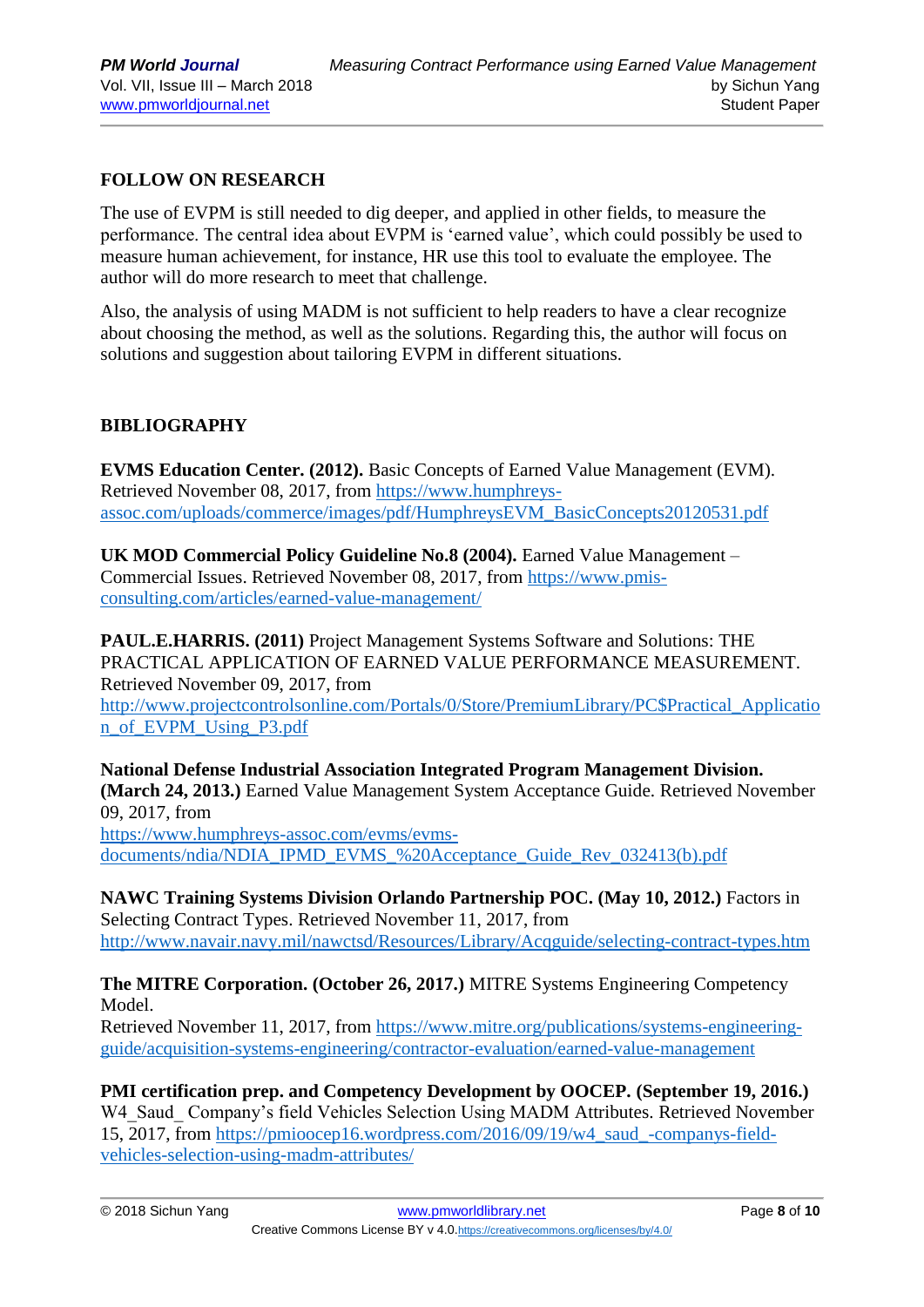**STEPHEN J. YUTER. (July 28, 2014).** Management to Manage Risk & Monitor Contract Performance. Retrieved November 15, 2017, from [https://www.ncmahq.org/docs/default-source/default-document-library/pdfs/b14---using-earned](https://www.ncmahq.org/docs/default-source/default-document-library/pdfs/b14---using-earned-value-management-to-manage-risk-amp-monitor-contract-performance.pdf?sfvrsn=32202b_2)[value-management-to-manage-risk-amp-monitor-contract-performance.pdf?sfvrsn=32202b\\_2](https://www.ncmahq.org/docs/default-source/default-document-library/pdfs/b14---using-earned-value-management-to-manage-risk-amp-monitor-contract-performance.pdf?sfvrsn=32202b_2)

**Carol J. Christensen. (2010).** Earned Value on Fixed-Price Projects. Retrieved November 15, 2017, from<http://www.mgmt-technologies.com/EVM%26FP.pdf>

**PLETER BUISE & Tim VANDENBUSSCHE. (2010).** Management in the construction industry. Retrieved November 15, 2017, from [https://lib.ugent.be/fulltxt/RUG01/001/459/661/RUG01-001459661\\_2011\\_0001\\_AC.pdf](https://lib.ugent.be/fulltxt/RUG01/001/459/661/RUG01-001459661_2011_0001_AC.pdf)

**BOOZ ALLEN. HAMILTON. (2014).** Earned Value Management Tutorial Module 6: Metrics, Performance, Measurement and Forecasting. Retrieved November 15, 2017, from <https://www.energy.gov/sites/prod/files/maprod/documents/EVMModule6.pdf>

**KEVIN JPHNSTON. (2011).** A Plan to Measure Contract Performance With the KPI/Scorecard for Supplier Management. Retrieved November 15, 2017, from [http://smallbusiness.chron.com/plan-measure-contract-performance-kpi-scorecard-supplier](http://smallbusiness.chron.com/plan-measure-contract-performance-kpi-scorecard-supplier-management-81043.html)[management-81043.html](http://smallbusiness.chron.com/plan-measure-contract-performance-kpi-scorecard-supplier-management-81043.html)

**R. MARSHALL ENGELBECK. (2004).** Using Metrics to Manage Contractor Performance. Retrieved November 15, 2017, from<http://www.dtic.mil/dtic/tr/fulltext/u2/a498507.pdf> **Center for Business Practices. (2005).** Measures of Project Management Performance and Value.

Retrieved November 15, 2017, from [http://www.pmsolutions.com/audio/PM\\_Performance\\_and\\_Value\\_List\\_of\\_Measures.pdf](http://www.pmsolutions.com/audio/PM_Performance_and_Value_List_of_Measures.pdf)

**Deep Fried Brain. (2017).** Discrete Effort, Apportioned Effort and Level of Effort (LOE) Explained. Retrieved November 17, 2017, from [https://www.deepfriedbrainproject.com/2016/04/discrete-effort-apportioned-effort-level-of](https://www.deepfriedbrainproject.com/2016/04/discrete-effort-apportioned-effort-level-of-effort-loe-evm.html)[effort-loe-evm.html](https://www.deepfriedbrainproject.com/2016/04/discrete-effort-apportioned-effort-level-of-effort-loe-evm.html)

**Guild of Project Control Compendium and Reference (CaR). (2015).** What is The Purpose of Managing Project Progress. Retrieved November 19, 2017, from <http://www.planningplanet.com/guild/gpccar/introduction-to-managing-project-progres>